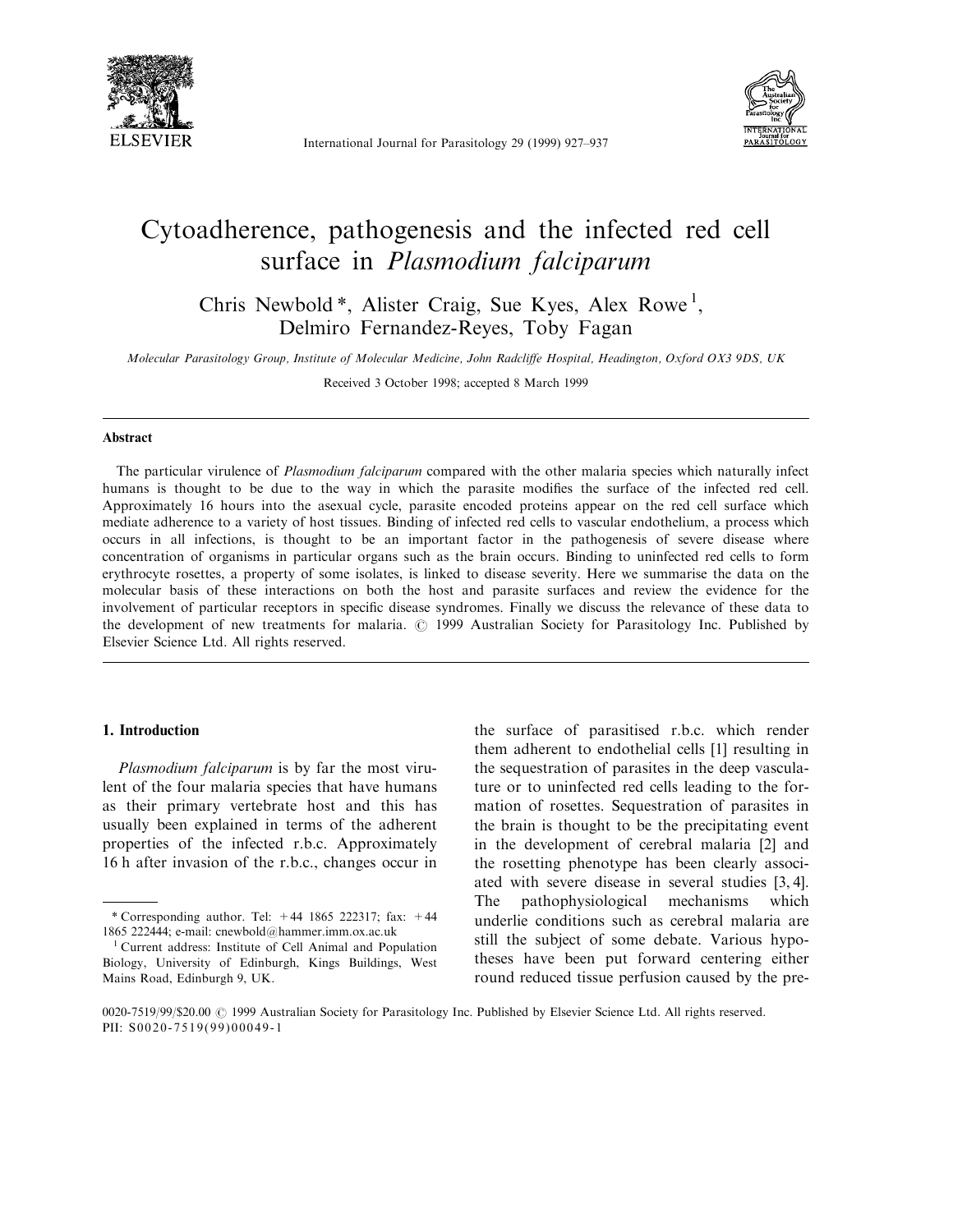sence of sequestered parasites, or on the local release of mediators such as Tumour Necrosis Factor or Nitric Oxide  $[5-7]$ . While the truth is probably a combination of these explanations, there is general agreement that tissue specific sequestration is an early and probably necessary event. Unravelling the molecular mechanisms responsible for these adherence properties may therefore be an important step in the development of new strategies for the prevention and treatment of severe disease. Firstly, we will discuss current knowledge of the host receptors involved and their potential role in the development of severe disease, and then go on to address the parasite encoded proteins which mediate these interactions. Finally, we will discuss ways in which this information may be used to explore new avenues for the control of the disease rather than the parasite.

## 2. Endothelial receptors and severe malaria-host molecules

Over the past 10 years a number of molecules expressed on the surface of endothelial cells have been shown to bind r.b.c. infected with P. falciparum. In chronological order these are Thrombospondin (TSP), CD36, ICAM-1, VCAM, E-selectin, chondroitin sulphate A  $(CSA)$ ,  $CD31$  and P-selectin  $[8–14]$ . Indirect evidence also suggests a role for the  $\alpha_v \beta_3$ integrin [15]. Some of these receptors (CD36 and TSP) appear to bind most if not all parasites from infected patients [16] whereas the others bind only a subset of isolates. Chondroitin sulphate A appears to be a special case in that recent data suggest that this molecule is responsible for the concentration of parasites in the placenta [17], a particular problem in endemic areas for the foetus in primagravidae. These data are consistent with the possibility that binding to CSA is a rare property of infected cells which is magnified by selection in the placenta in primagravidae. Having experienced these organisms, it is possible that the woman mounts an effective antibody response which prevents multiplication of these phenotypes in subsequent pregnancies.

With the identification of so many other receptors and such a wide spectrum of clinical outcomes, a number of investigators have, over the years, attempted to correlate the ability of parasites to bind to a given receptor to the disease syndrome in the patient. These studies have involved relatively small numbers of isolates and a subset of potential receptors. They have shown first that there exists a wide range of binding avidities in different parasites and second that there was either no correlation of receptor-binding with disease, or an association of high levels of binding to CD36 with severe, non-cerebral malaria (see, for example, [18, 19]). In view of these findings we carried out a much larger study in which we examined quantitatively the ability of 200 isolates to adhere to CD36, ICAM-1, Eselectin, VCAM and CD31, the latter being a pan-endothelial marker and included at the time as a negative control. We used material derived from a large case-control study in Kilifi, Kenya and examined parasites from 50 patients in each of four clinical groups; community controls, severe malarial anaemia, non-severe malaria and cerebral malaria. The results demonstrated the following:

- 1. that binding to CD36 was identical in cerebral malaria patients and community controls and slightly but significantly higher in non-severe disease;
- 2. that CD36 was quantitatively the most important receptor;
- 3. that  $80\%$  of isolates had significant adherence to ICAM-1; that binding to ICAM-1 was significantly elevated in non-anaemic disease and was highest in cerebral malaria patients;
- 4. that binding to the other receptors tested with the possible exception of VCAM was too low to be of general significance suggesting that they may not be relevant in the field.

As an alternative means of investigating the same phenomenon, we carried out an extensive immuno-histopathological study of post-mortem material from individuals who had died of cerebral malaria together with controls [20].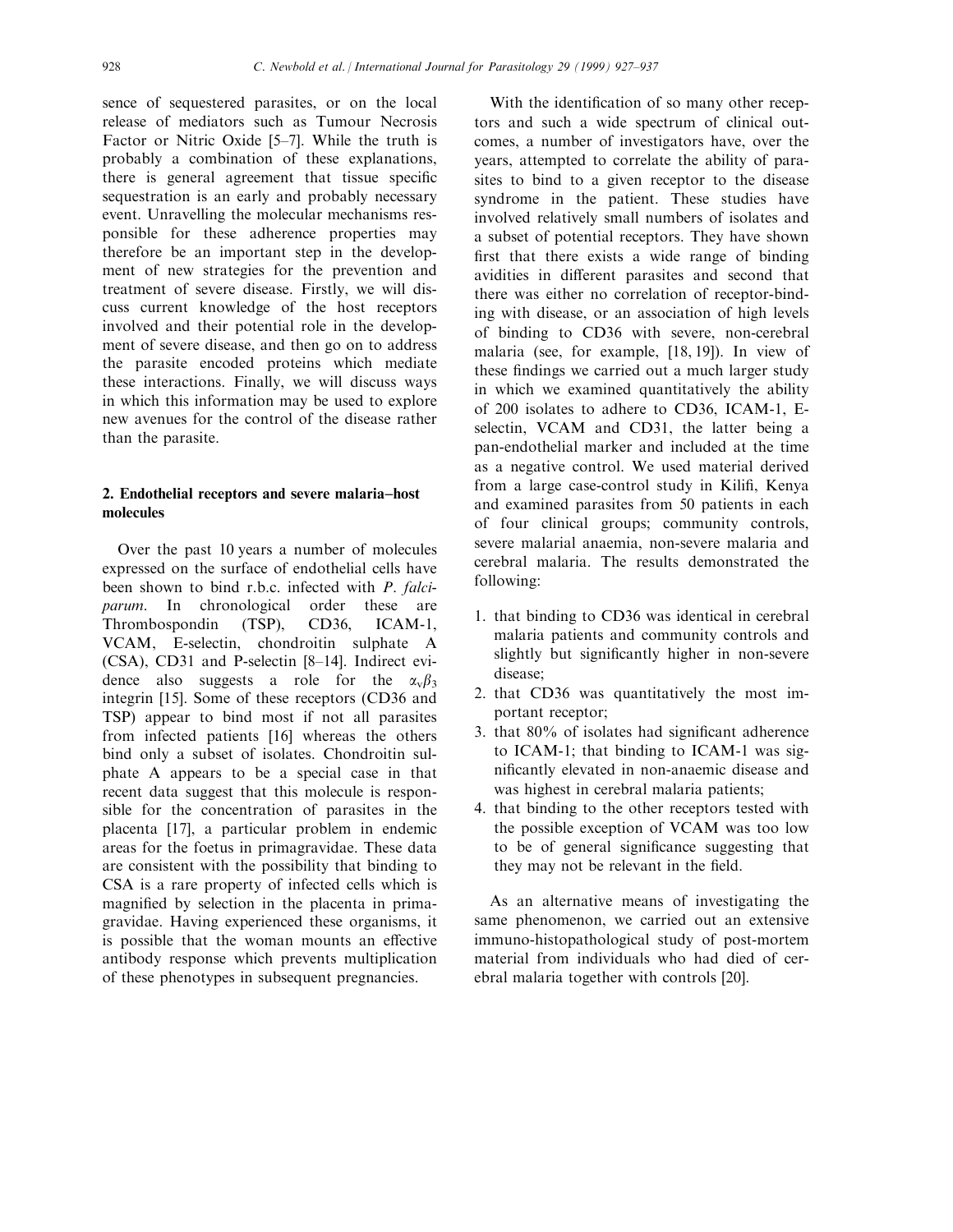These experiments revealed widespread endothelial activation in all organs in the malaria patients and in addition showed:

- 1. that there was very little CD36 expression in brain endothelium;
- 2. that when scored quantitatively for co-localisation of parasitised r.b.c. and individual receptors in cerebral vessels, the presence of ICAM-1 in a vessel was by far the best predictor of the presence of parasites in the same vessel.

Taken together these two sets of data are not consistent with a role for enhanced binding to CD36 in the development of cerebral malaria and are consistent with, but do not prove, a role for enhanced binding to ICAM-1.

It is doubtful whether further experiments along these lines will be any more conclusive since there are a number of problems with these types of investigations which are difficult to overcome. From a purely practical point of view, as more receptors are identified it will be necessary to repeat such large field studies in order both to assess the relevance of the receptors to adherence in wild isolates and also to assess their role in particular disease states. These studies are expensive, extremely time consuming and require access to good quality field material. Quantitative binding studies suffer from the problems of case definition and parasite sampling. It is never possible to ascertain whether or not a patient presenting early with non-severe disease may have gone on to develop severe complications and so labelling an individual isolate as non-severe will be subject to a significant error rate. Also one is forced always to sample parasites from the peripheral blood which are not those currently sequestered in the target organ. Immuno-histochemical studies are hampered by the problems in obtaining post-mortem material sufficiently rapidly to be representative of the situation at time of death and by the fact that patients can die many days after drug treatment has commenced so that parasites are no longer present. An alternative explanation for the results in this latter study could be that the presence of parasites in a particular site by themselves causes endothelial activation and that this explains the colocalisation of ICAM-1 and parasitised r.b.c. Finally, these studies were carried out using single receptors and static adhesion assays, a situation far removed from that in the small vasculature. We and others [21, 14] showed that under flow, parasitised r.b.c. roll on ICAM-1, yet are immobilised from flow on CD36. This could lead to situations where the two molecules could act synergistically in tissue beds such as the brain where CD36 expression is very low. Evidence for such synergy has been obtained in both static assays  $[22]$  and under flow conditions  $[14]$ . The adhesion parameters to a variety of other receptors are known to differ significantly under flow  $[14, 23, 24]$  and it is also possible that additional synergistic-binding occurs in other combinations of receptors.

Because of these considerations, which would be difficult to eliminate in future studies of sufficient size and power, we explored additional avenues to investigate the relationship between receptor-binding and disease. If any one particular receptor is implicated in the development of severe disease then the high selection pressure from malaria should select for protective polymorphisms in that receptor providing that they do not compromise survival more than infection with P. falciparum. Since we and others had mapped the parasitised r.b.c.-binding site on ICAM-1 to an area not involved in other receptor functions of the molecule [25, 26], such mutations could conceivably occur without compromising normal cellular interactions. Sequencing of domain one of African ICAM-1 revealed a high frequency mutation (K29/M, termed ICAM<sup>Kilifi</sup>) present in East and West Africa but absent from Europeans [27]. When the effect of this mutation on susceptibility to severe malaria was examined by genotyping samples from a large case-control study carried out in Kenya, homozygotes for ICAM<sup>Kilifi</sup> were seen to be at a two-fold higher risk of cerebral malaria compared with controls. This result is apparently at odds with the original hypothesis but is still consistent with a role for binding to ICAM-1 in cerebral malaria. To determine the functional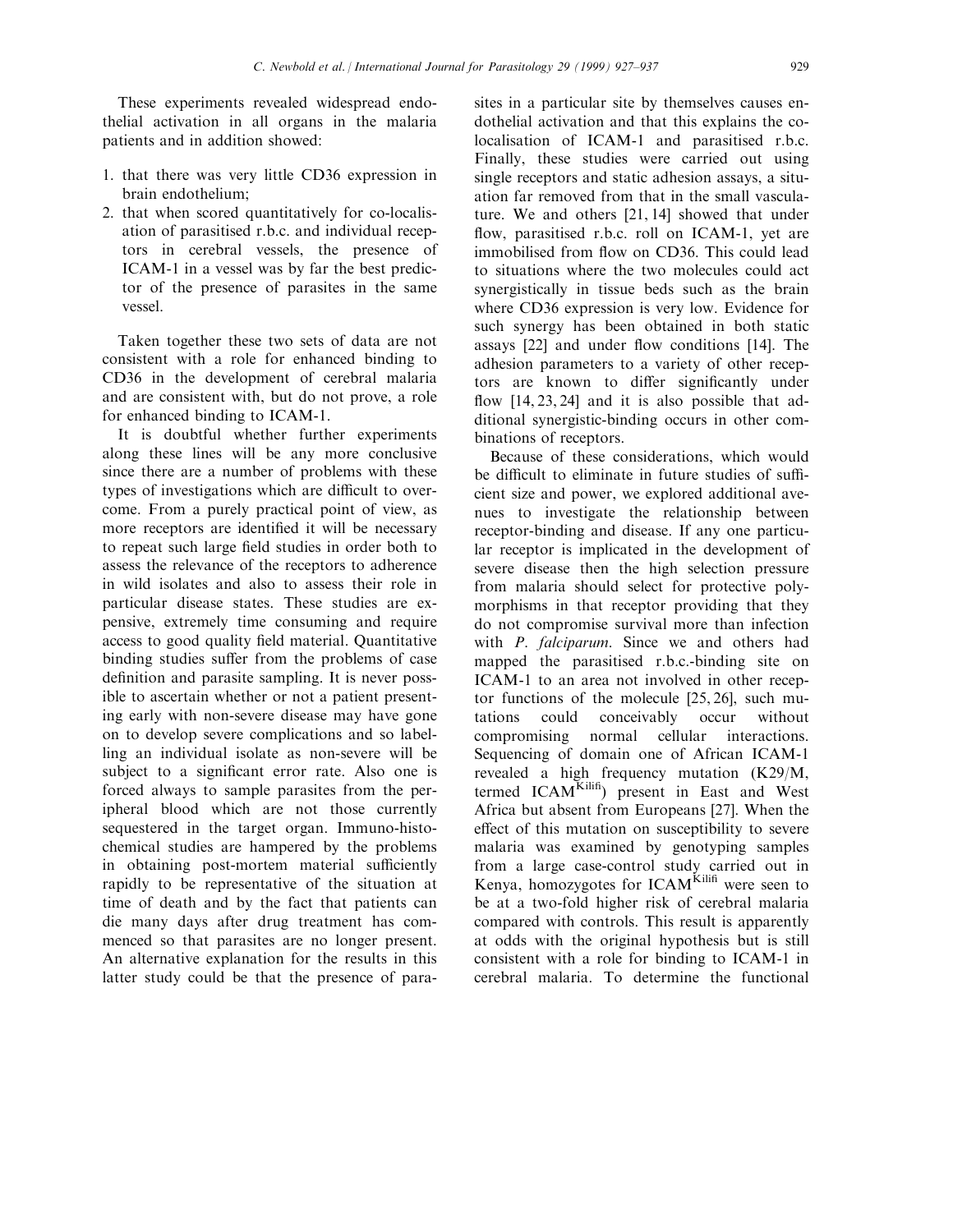consequences of this polymorphism, the mutant and wild-type sequences were expressed either as soluble proteins or on the surface of COS cells and the ability to bind infected r.b.c.s tested. Using a high avidity ICAM-1-binding clone (ITG-ICAM), no difference between the two proteins was evident. However, with a clone of lesser avidity, significantly higher levels of binding occurred with the wild-type than to the Kilifi variant (A Craig and C Newbold, unpublished). At this time, therefore, several explanations for the current gene frequency of  $ICAM<sup>Kilifi</sup> exist$ :

- a) that this is actually a neutral mutation at current frequencies due to genetic drift. This implies that the susceptibility to severe malaria was a chance result;
- b) selection for the mutation has occurred by other pathogen or disease syndrome with a mortality comparable or greater to that from P. falciparum and that the current frequency reflects a balanced overall risk;
- c) that the mutation was originally selected because of resistance to severe malaria but has now resulted in the in-vivo selection of higher affinity ICAM-1-binding organisms and is therefore a susceptibility allele in populations with a long history of intense malaria exposure.

In view of the binding results, (c) is clearly a possibility and would predict that in other areas of Africa the allele could be protective or neutral with regard to severe malaria. The only other likely disease syndrome with a comparable mortality to malaria in Africa is Acute Respiratory Infection (ARI). Since ICAM-1 is a receptor for the major human serogroup of rhinovirus [28] and since the viral-binding site is in domain one in an area that overlaps the K29 residue [29], protection from rhinovirus is a possibility. Clearly rhinovirus infection per se is not life threatening, but the resulting predisposition to secondary bacterial infections may be sufficient to select the Kilifi allele to its current frequency. We are currently investigating the binding of rhinovirus to the African allele to address this point.

In summary, current data are still consistent with a role for ICAM-1 in the development of cerebral malaria but the results are not conclusive. Searching for polymorphisms in putative receptors is an alternative but still indirect method for determining their relevance in severe disease. Indeed, the hypothesis that tissue specific expression of combinations of cytoadherence receptors is the primary determinant of conditions such as cerebral malaria still relies primarily on indirect evidence. The identification of the parasite ligands involved (see later) opens up the possibility of carrying out in situ RT-PCR of parasite RNA isolated from different organs to establish this point.

#### 3. Rosetting and severe malaria-host molecules

Rosetting, the ability of infected r.b.c.s to selectively bind uninfected r.b.c.s, is a phenotypically variable property and thus is also highly divergent between different genotypes or isolates. Most (e.g. [3, 4]), but not all [30] studies which have examined the relationship between rosetting and disease suggest that parasites of the rosetting phenotype are more likely to occur in patients with severe disease. There is disagreement as to whether the increased frequency of rosetting parasites is confined to cerebral malaria patients or all cases of severe disease. These differences may reflect methodological variation, genuine differences attributable to geography or something more fundamental concerning the relationship of rosetting and disease. It has also been reported in some [3] but not all [31] studies that antibodies, which disrupt rosettes, are less common in patients with disease. Further support for the association between rosetting and severe disease can be found in the reports that suggest that rosette size and frequency is diminished when parasites are grown in cells exhibiting haemoglobinopathies known to be protective against severe malaria [32]. Some relationship between the rosetting phenotype and disease severity, however, clearly exists but at present it is impossible to determine whether this is causal (e.g. through further impairment of blood flow) or reflects an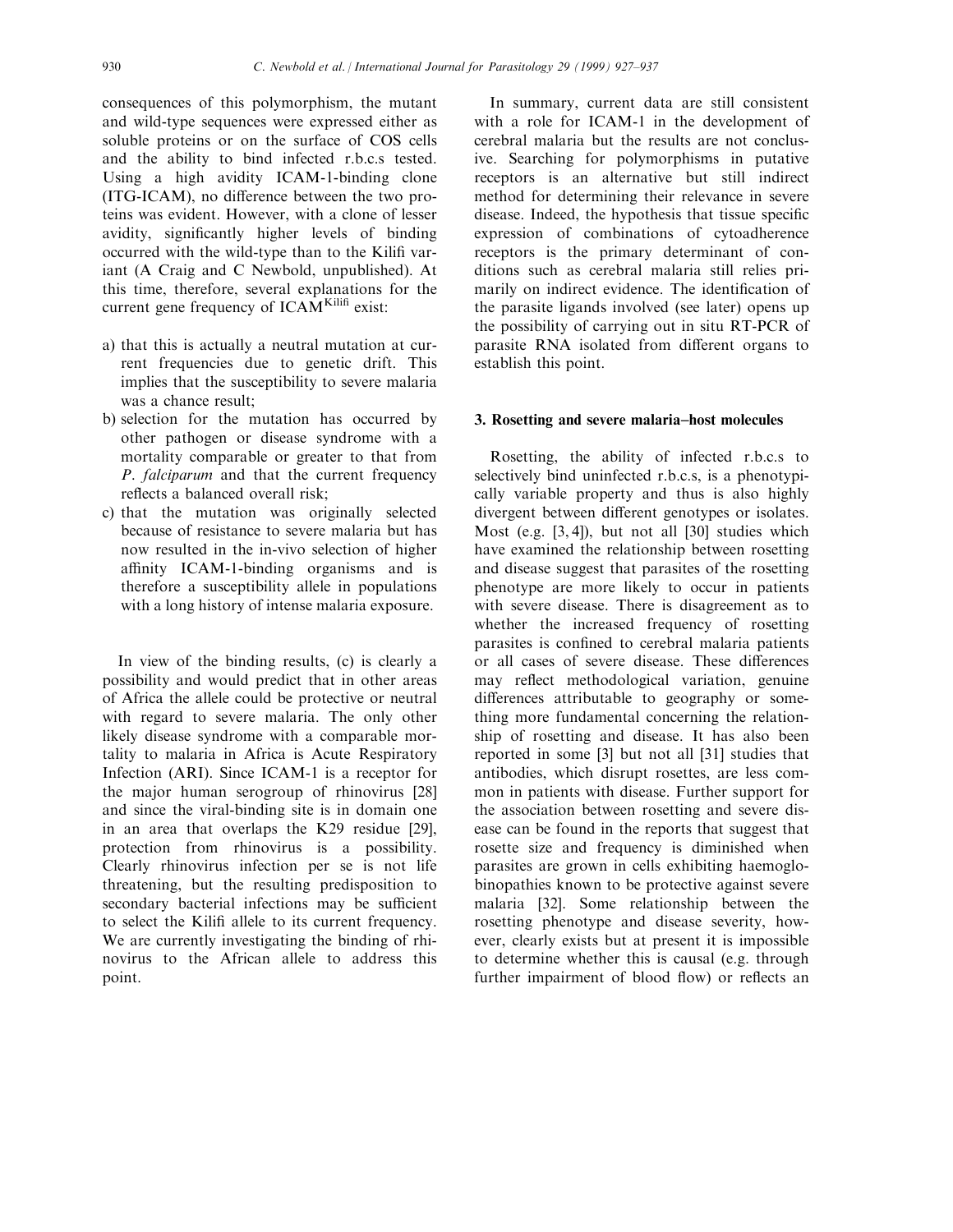additional endothelial-binding phenotype which itself is associated with a poor outcome. It does not appear that rosetting has been selected invivo to increase parasite re-invasion rates [33]. In terms of the molecules on uninfected cells which act as receptors/ligands, current data is inconclusive. Rosettes are generally smaller in cells of the O blood group compared with A or B and tend to be the largest in group A. Immunoglobulin is necessary for rosette formation in some parasite lines and is also a component of the fibrillar strands seen between parasitised r.b.c. and host cells [34]. Rosettes are disrupted by sulphated glycoconjugates [35, 36]. Recent data suggests a role for CR1 as a host receptor for infected r.b.c. in rosettes [37]. It is likely therefore that rosetting is a heterogeneous phenomenon with different receptors being more or less important in different parasite isolates.

## 4. Molecules on the infected red cell surface mediating adherence

What about the molecules on the parasitised r.b.c. surface that mediate adherence? A number of candidates have been identified including  $P$ . falciparum r.b.c. membrane protein 1 (PfEMP-1)  $[38, 39]$ , sequestrin  $[40]$ , modified r.b.c. band 3 [41], rosettins [42] and Pf332 [43]. Here we will concentrate on the role of PfEMP-1 which is the only parasite-derived protein for which full sequence information is available and is the only molecule which has been shown by several laboratories to be parasite encoded and on the parasitised r.b.c. surface. Direct [44] or indirect [45, 46] experiments by a number of investigators also show PfEMP1 to be involved in binding to diverse receptors.

# 5. Role of P. falciparum red blood cells membrane protein 1 in adherence

#### 5.1. Endothelial-binding

P. falciparum r.b.c. membrane protein 1 was originally described as a strain specific, high mol.

wt., highly polymorphic protein present on the surface of *P. falciparum*-infected r.b.c. [47]. Its biochemical characteristics of insolubility in nonionic detergents and extreme sensitivity to proteases, together with its location and degree of antigenic diversity in field isolates suggested that it was the *P. falciparum* equivalent of the phenotypically variable antigen (SICA antigen, [48]) described in Plasmodium knowlesi. Work in monkeys [49] reinforced this view. Longitudinal studies in African children naturally exposed to P. falciparum showed that the antibody response to the infected r.b.c. surface (presumably directed against PfEMP1) correlated with protection from clinical malaria [50]. In the early nineties, in-vitro data from two laboratories showed that PfEMP1 did undergo antigenic variation in cloned isolates and that changes in antigenic type were accompanied by changes in the receptor-binding specificity [51, 52]. More recently, more longitudinal data have been amassed which suggest that the presence of antibodies to specific PfEMP-1 molecules protects against subsequent clinical infection with isolates expressing that variant [53].

Together, this both provided circumstantial evidence that PfEMP1 was the parasite ligand for endothelial-binding and suggested that the same molecule was implicated in immune evasion and the maintenance of chronic infection through antigenic variation. Further progress was hampered until 1995 when the gene(s) encoding PfEMP1 were identified and sequenced and shown to be expressed in a fashion consistent with each gene coding for a particular variant antigen type  $[54–56]$ . The genes were shown to be present at about 50 copies/haploid genome, to be highly polymorphic both within and between isolates but to have a similar basic structure. Each gene has two exons; a well-conserved  $3'$  exon which is rich in acidic aa and probably represents the intracellular portion of the protein, possibly interacting with basic submembranous proteins such as Histidine Rich Protein 1 (HRP1) and a highly diverse  $5'$  exon containing two to five copies of a motif denoted the Duffy Binding Ligand (DBL), (see Fig. 1). The DBL-like sequence had been identified previously in other malarial proteins such as the Duffy binding pro-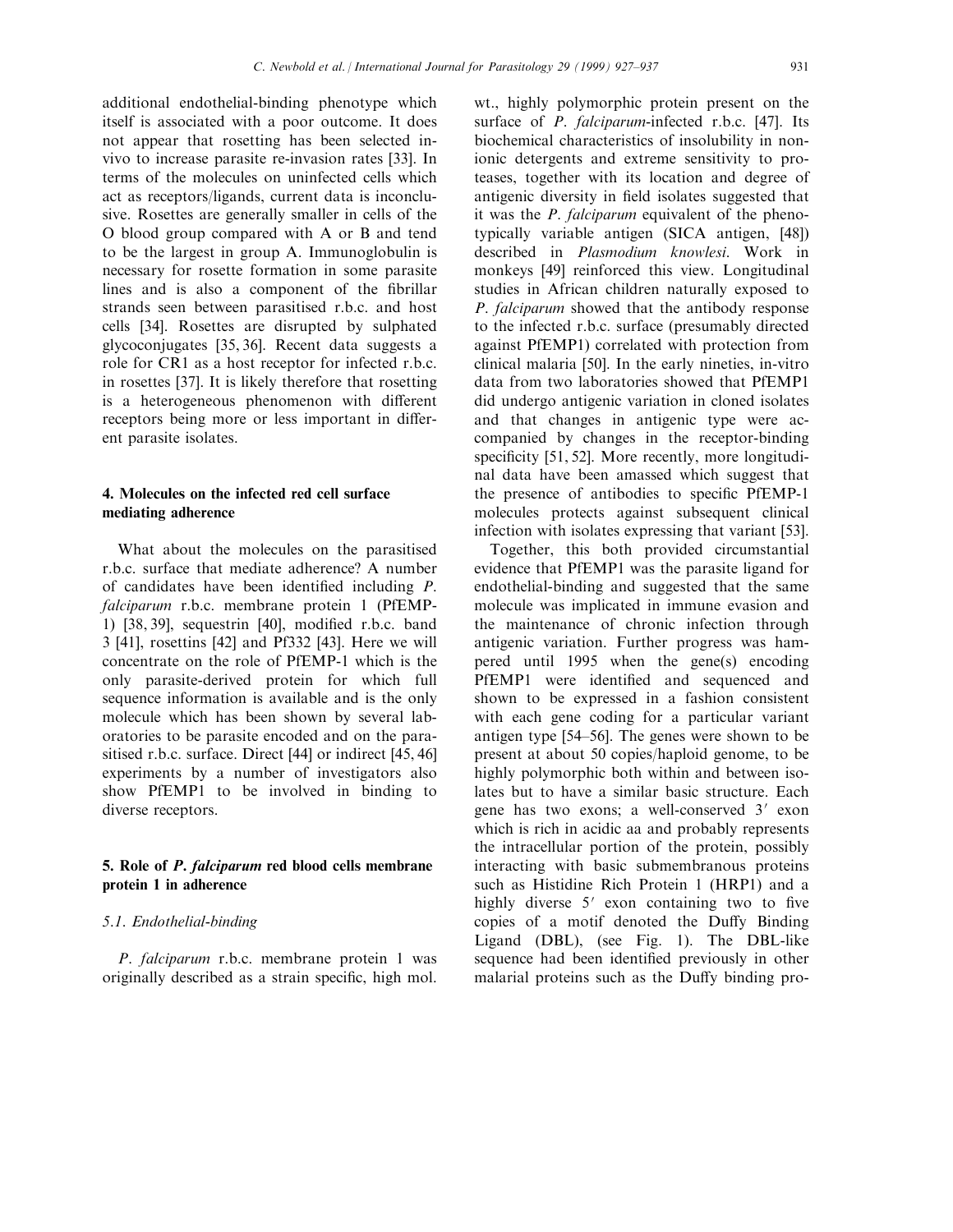

tein of P. vivax and the r.b.c.-binding antigen (EBA175) of P. falciparum [57, 58]. Heterologous expression studies had shown that the DBL domains bound the Duffy blood group determinant and glycophorin A, respectively, in these two proteins. The DBL domains are themselves highly diverse in sequence and identified only by the relative position of a number of key residues, particularly cysteines. In addition to the DBL domains, all var genes sequenced to date have an additional semi-conserved area immediately 3' to the N-terminal or first DBL domain. This region is also characterised by the position of a number of cysteine residues and has therefore been termed the Cysteine Rich Inter Domain region (CIDR). Thus, PfEMP1 was shown to be a large and diverse multi-gene family, consistent with antigenic variation and yet to contain domains already proven to be capable of binding to a variety of cell surface structures. The clear conclusion from the sequence data therefore was that the DBL domains were likely to represent the endothelial-binding regions of the molecule. Studies to date have shown that this is not entirely true. Using an expressed var gene from the Malayan Camp (MC) parasite [56] the CIDR has been expressed as a glutathione-S-transferase fusion protein and shown to mediate binding to CD36.

In order to look more globally at the regions of var genes coding for receptor-binding, we sequenced the A4 var gene. A4 parasites bind to both CD36 and ICAM-1 and available data suggested that both functions were mediated by PfEMP-1. In common with other ICAM-1-binding PfEMP-1 molecules [45], this gene encoded a larger than average molecule containing five DBL domains (S Kyes and J Smith, unpublished). Constructs covering the entire extracellular domain were made and expressed in a variety

## General structure of var genes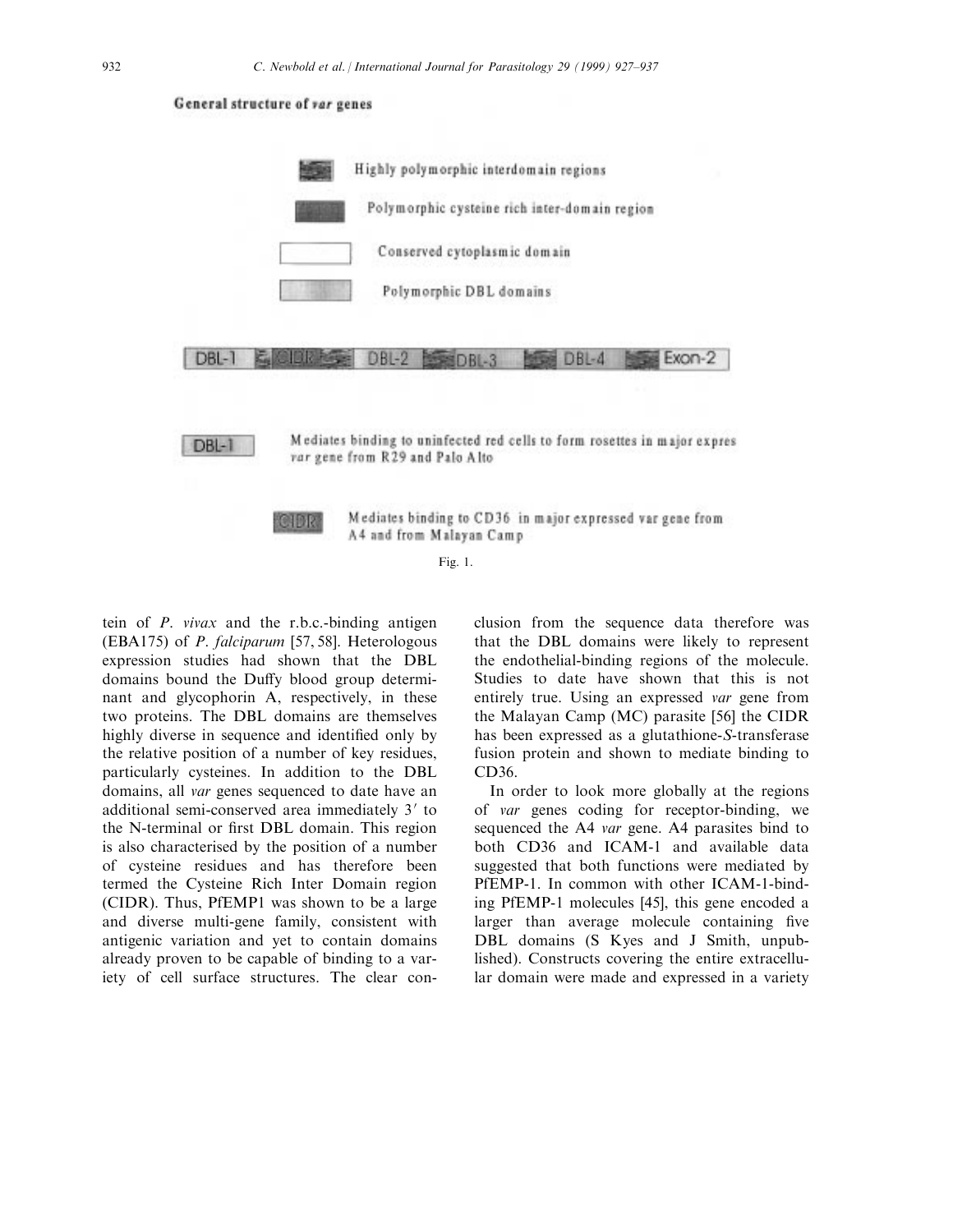of systems. Only the CIDR bound to CD36. It is thus likely that this region is the one that is responsible for CD36-binding in all PfEMP-1 molecules, but further expression constructs from different var genes will have to be made to establish this point. The same set of constructs were used to try and identify the ICAM-1-binding region. Despite the use of several different constructs, multiple expression systems and a variety of different assays, it was not possible to achieve ICAM-1-binding with any of the expressed fragments (J Smith, A Craig, S Kyes, D Baruch, unpublished). We also generated antisera against each of the expressed domains. Despite the fact that 80% of the antisera reacted with the surface of unfixed infected cells of only the homologous variant type, suggesting that at least exposed linear epitopes and perhaps conformational epitopes were represented, none of the antisera reproducibly blocked binding to ICAM-1 (A Craig, T Fagan and C Newbold, unpublished). This suggests three possibilities. Firstly, the correct domain or combination of domains has not yet been expressed in an appropriate system to produce a functional fragment. This is particularly pertinent in the case of ICAM-1 as the interaction is known to produce rolling on cell surfaces and is therefore of low affinity. Secondly, it is possible that an additional or accessory molecule is required for adhesion to ICAM-1. Thirdly, ICAM-1-binding is mediated by a different molecule altogether. We believe the latter to be unlikely since previous data (see above) had strongly implicated the var gene products in ICAM-1-binding and in our own more recent studies, selection of parasites on ICAM-1 specifically selects for the expression of the A4 mRNA (S Kyes, unpublished). However, the possibility of accessory molecules needs to be considered as data on binding to other host receptors suggests that PfEMP-1 is not the only ligand. The case of thrombospondin is controversial. Baruch and colleagues [44] have used immobilised CD36, ICAM-1 and TSP to precipitate parasitised r.b.c. surface labelled molecules and tryptic fragments from them and conclude that PfEMP-1 is the ligand for all three of these receptors. We have exploited the set of cloned antigenic variants that

we derived some years ago [51] to examine the protease sensitivity of ligand binding. We have shown that for ICAM-1 and CD36-binding, the sensitivity to sequence specific proteases is a variant specific phenomenon and that selection for a protease resistant binding phenotype also selects for the expression of a particular var gene. Binding to both of these receptors was reversed by immune serum. In addition, the specific binding activity as well as the expression of variant specific determinants at the cell surface appear simultaneously in the cell cycle. However, binding to TSP showed no variant specific characteristics, appeared 2 h earlier in the cell cycle and was not sensitive to immune serum. We suggested that these data were best interpreted by PfEMP1-mediating adherence to ICAM-1 and CD36 and another molecule (possibly modified band 3) being responsible for TSP binding [1]. Some support for these conclusions comes from data with parasites that have naturally lost HRP1 (and therefore knobs) or have had the gene disrupted by homologous recombination. In both cases, PfEMP1 appears to be expressed on the cell surface and binding to CD36 is normal in static adhesion assays. However, parasites lacking knobs fail to bind to TSP [59, 23]. Since the knob structure is the site of interaction of the infected red cell with endothelial receptors, these data are consistent with a role for band 3 in adherence to TSP.

In the case of CSA, parasites selected on this molecule appear to express a single dominant var gene, but this has not, to date, been shown to lead to the expression of PfEMP-1 on the cell surface, nor have direct binding experiments with expressed fragments been carried out. Moreover, parasites selected on CSA in vitro or parasites isolated from placenta seem not to bind to CD36 [17, 60]. Since binding to CD36 is a very common, if not universal, property of PfEMP-1, either a unique subset of abnormal var genes is involved, or other molecules on the infected r.b.c. surface may be important. As far as other receptors are concerned there is currently too little data for VCAM, E-selectin, P-selectin and CD31.

Clearly, these studies are still at an early stage. Defining the binding site for ICAM-1 or any of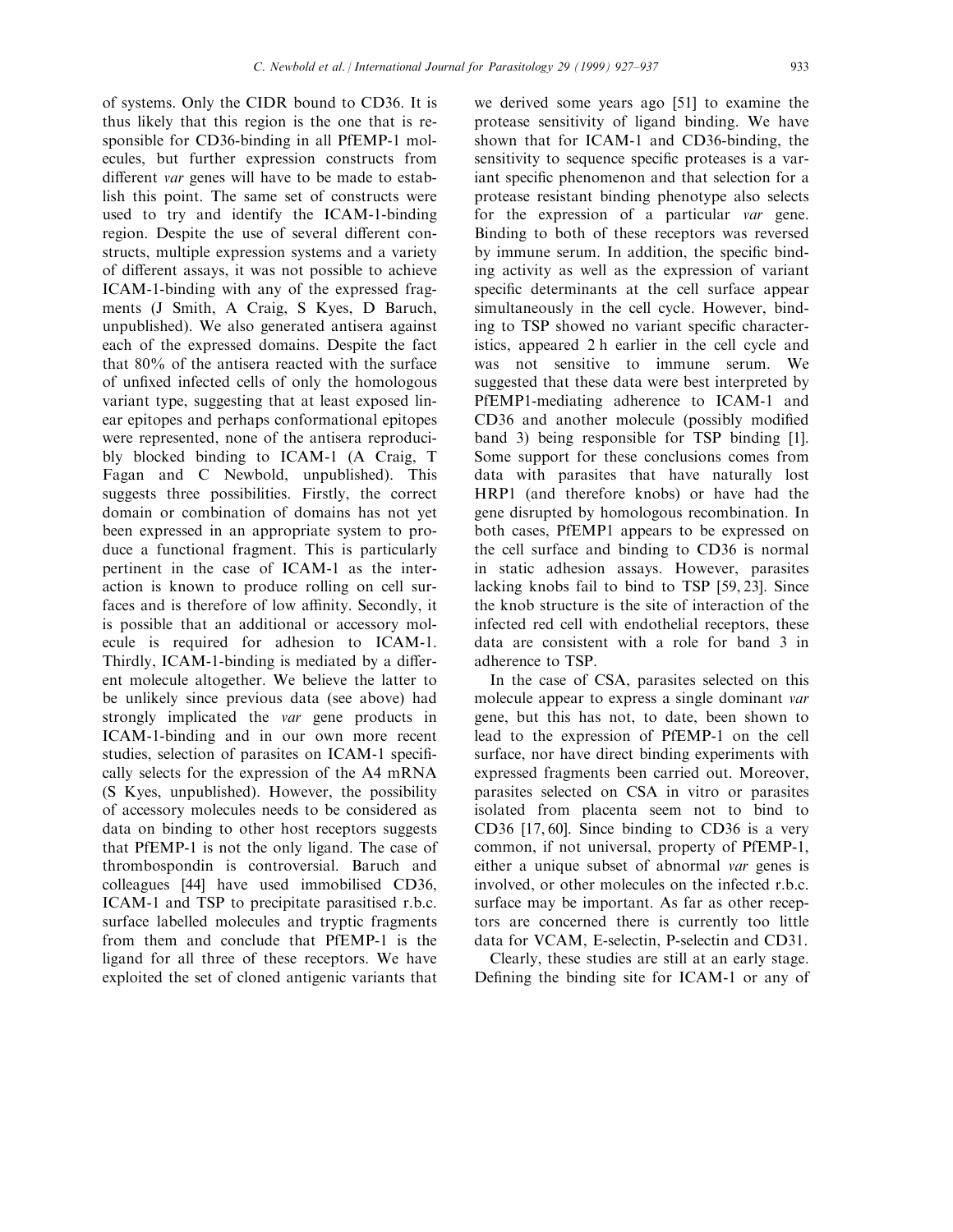the other receptors that may attach through PfEMP-1 is a major priority. It may then be possible to identify crucial residues that would serve as signatures for a particular ligand. Under these circumstances the role of individual receptors in tissue specific adhesion could be addressed directly by RT-PCR of organisms obtained at post-mortem.

### 5.2. Rosetting

Recent data [37] indicate that for the R29 rosetting clone from the IT lineage, rosetting is mediated by PfEMP-1. By deriving rosetting and non-rosetting lines from the clone, it has been shown that a single dominant var gene is expressed in rosetting but not non-rosetting organisms. This gene has been sequenced and fragments covering the whole ORF are expressed on the surface of COS cells. Uninfected r.b.c. bound to the first DBL domain with appropriate specificity but not to any other of the DBL constructs. Similar results were also obtained by another group using a different parasite genotype expressing a distinct rosetting-associated var gene [61]. Thus it seems likely that the N-terminal or first DBL domain of the expressed var gene product mediates rosetting in other parasite lines. However, because rosetting is such a heterogeneous phenomenon, it is dangerous to extrapolate this result to all rosetting lines of P. falciparum.

Wahlgren et al. [42] have assembled compelling evidence that low mol. wt. rosettins are expressed in clonally derived cultures in a manner consistent with their role in rosette formation. The identity and sequence of these molecules is awaited with interest.

# 6. Implications for novel interventions

The most promising line of research for the development of interventions in the short term is the role of CSA-binding in the placenta of primagravidae. If it can be shown that this phenotype is indeed mediated by an antigenically restricted subset of parasites (whether or not this is mediated by PfEMP-1) to which women learn to make a response after their first pregnancy, then it becomes feasible to consider immunising women of child bearing age against these organisms. Further research is needed: (a) to determine whether or not this binding is mediated by var genes and if so, how diverse they are antigenically; (b) to determine if women do develop a specific antibody response to a wide range of CSA-binding parasites after their first pregnancy; and (c) if var gene products are involved, to determine the primary sequence of a number of CSA-binding PfEMP-1 molecules.

With regard to organ specific endothelial adhesion, more information is required to establish which, if any, host receptors are critical in the development of syndromes such as cerebral malaria. This will be facilitated by human genetic studies, by RT-PCR from post mortem studies and by determining the regions and sequences of var genes, which are responsible for binding to each host receptor. At our current state of knowledge, strategies aimed at interfering with adhesion to CD36 must be viewed with caution. As it seems that higher avidity binding to this receptor is associated with non-severe disease, abolishing CD36 dependent adhesion could lead to the selection in-vivo of parasites with an affinity for a receptor which may lead to more virulent infection.

Current data would favour strategies directed at interfering with ICAM-1-binding. However, while early results suggested that this may be a possibility, our own studies suggest that it is extremely difficult to block binding to ICAM-1 coated surfaces, even with high concentrations of the soluble molecule [62]. This is not unexpected and may reflect the high on/off rates associated with the kinetics of a rolling interaction. For example, other approaches using mimotopes may be more successful but have yet to be tested.

Further work is also needed on the molecular basis of rosette formation. Whether the formation of rosettes themselves in vivo is a cause of severe disease, or whether rosette formation is a surrogate marker for a particular novel endothelial-binding phenotype, the fact that the correlation with disease severity is clear in most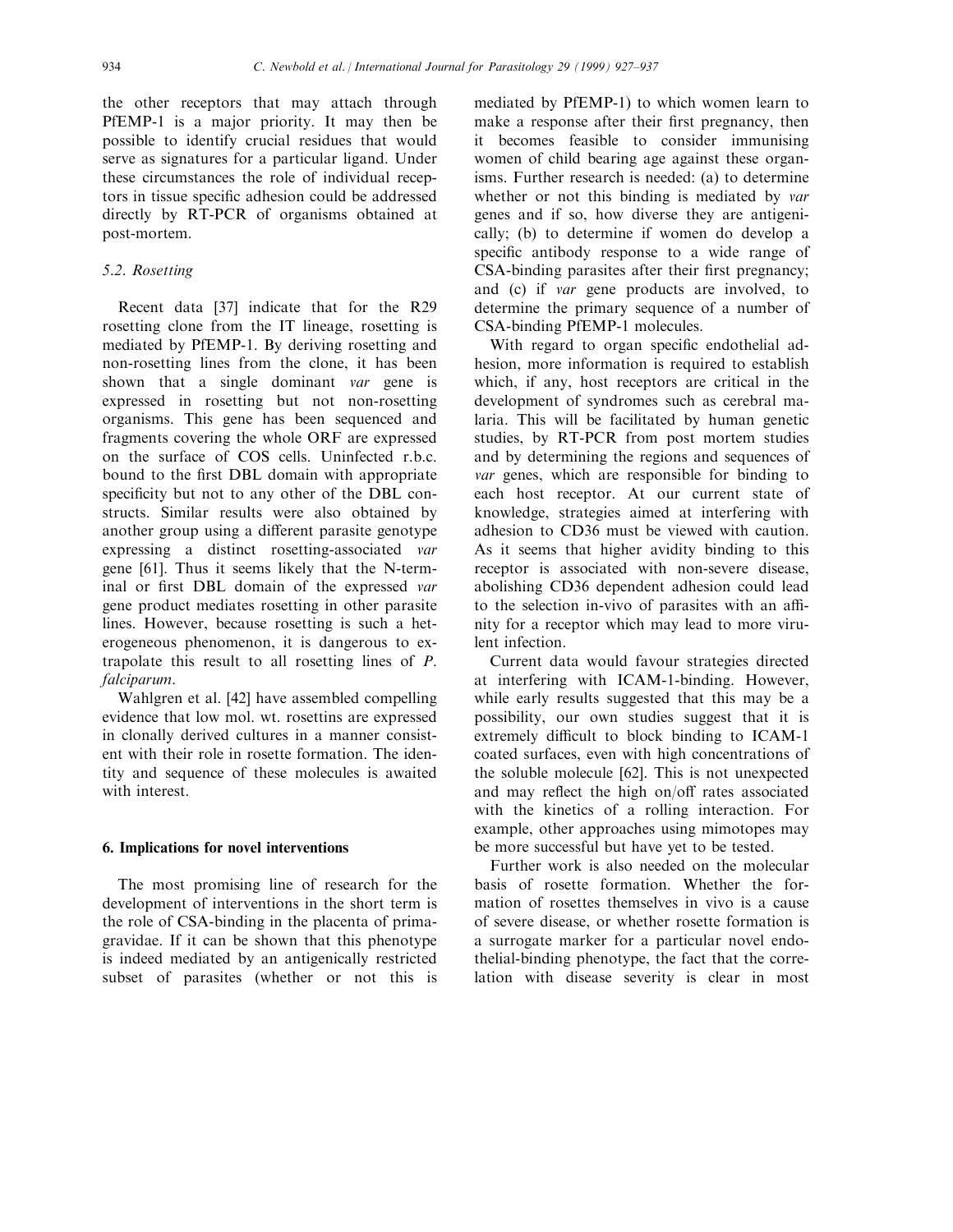studies suggests that a deeper understanding of the mechanisms involved may lead to new therapeutic avenues.

#### Acknowledgements

The work described here from the Molecular Parasitology Group at the Institute of Molecular Medicine, Oxford was funded by The Wellcome Trust. T. Fagan is supported by The Medical Research Council.

#### References

- [1] Gardner JP, Pinches RA, Roberts DJ, Newbold CI. Variant antigens and endothelial adhesion in Plasmodium falciparum. Proc Natl Acad Sci USA 1996;93:3503-8.
- [2] Berendt AR, Turner GDH, Newbold CI. Cerebral malaria: the sequestration hypothesis. Parasitol Today 1994;10:412±4.
- [3] Carlson J, Helmby H, Hill AV, Brewster D, Greenwood BM, Wahlgren M. Human cerebral malaria: association with erythrocyte rosetting and lack of anti-rosetting antibodies. Lancet 1990;336:1457-60.
- [4] Rowe A, Obeiro J, Newbold CI, Marsh K. Plasmodium falciparum rosetting is associated with malaria severity in Kenya. Infect Immun 1995;63:2323-6.
- [5] MacPherson GG, Warrell MJ, White NJ, Looareesuwan S, Warrell DA. Human cerebral malaria. A quantitative ultrastructural analysis of parasitized erythrocyte sequestration. Am J Pathol 1985;119:385-401.
- [6] Clark IA, Cowden WB, Butcher GA, Hunt NH. Possible roles of tumor necrosis factor in the pathology of malaria. Am J Pathol 1987;129:192-9.
- [7] Clark IA, Cowden WB, Rockett KA. Nitric oxide in cerebral malaria. J Infect Dis 1995;171:1068-9.
- [8] Roberts DD, Sherwood JA, Spitalnik SL et al. Thrombospondin binds falciparum malaria parasitized erythrocytes and may mediate cytoadherence. Nature 1985;318:64-6.
- [9] Barnwell JW, Asch AS, Nachman RL, Yamaya M, Aikawa M, Ingravallo P. A human 88-kD membrane glycoprotein (CD36) functions in vitro as a receptor for a cytoadherence ligand on Plasmodium falciparuminfected erythrocytes. J Clin Invest 1989;84:765-72.
- [10] Berendt AR, Simmons DL, Tansey J, Newbold CI, Marsh K. Intercellular adhesion molecule-1 is an endothelial cell adhesion receptor for Plasmodium falciparum. Nature 1989;341:57-9.
- [11] Ockenhouse CF, Tegoshi T, Maeno Y et al. Human vascular endothelial cell adhesion receptors for Plasmodium falciparum-infected erythrocytes: roles for endothelial leu-

kocyte adhesion molecule 1 and vascular cell adhesion molecule 1. J Exp Med 1992;176:1183-9.

- [12] Rogerson SJ, Chaiyaroj SC, Ng K, Reeder JC, Brown GV. Chondroitin sulphate A is a cell surface receptor for Plasmodium falciparum infected erythrocytes. J Exp Med 1995;182:15±20.
- [13] Treutiger CJ, Heddini A, Fernandez V, Muller WA, Wahlgren MPE. CAM-1/CD31, an endothelial receptor for binding Plasmodium falciparum-infected erythrocytes. Nat Med 1997;3:1405-8.
- [14] Udomsangpetch R, Reinhardt PH, Schollaardt T, Elliott JF, Kubes P, Ho M. Promiscuity of clinical Plasmodium falciparum isolates for multiple adhesion molecules under flow conditions. J Immunol 1997;158:4358-64.
- [15] Siano J, Grady K, Millet P, Wick TM. Plasmodium falciparum: cytoadherence to alpha(v)beta3 on human microvacular endothelial cells. Am J Trop Med Hyg 1998;59:77±9.
- [16] Hasler T, Handunnetti SM, Aguiar JC et al. In vitro rosetting, cytoadherence, and microagglutination properties of Plasmodium falciparum-infected erythrocytes from Gambian and Tanzanian patients. Blood 1990;76:1845-52.
- [17] Fried M, Duffy PE. Adherence of Plasmodium falciparum to chondroitin sulfate A in the human placenta. Science 1996;272:1502±4.
- [18] Marsh K, Marsh VM, Brown J, Whittle HC, Greenwood BM. Plasmodium falciparum: the behavior of clinical isolates in an in vitro model of infected red blood cell sequestration. Exp Parasitol 1988;65:202-8.
- [19] Ho M, Singh B, Looareesuwan S, Davis TM, Bunnag D, White NJ. Clinical correlates of in vitro Plasmodium falciparum cytoadherence. Infect Immun 1991;59:873-8.
- [20] Turner GD, Morrison H, Jones M et al. An immunohistochemical study of the pathology of fatal malaria. Evidence for widespread endothelial activation and a potential role for intercellular adhesion molecule-1 in cerebral sequestration. Am J Pathol 1994;145:1057-69.
- [21] Cooke BM, Berendt AR, Craig AG, MacGregor J, Newbold CI, Nash GB. Rolling and stationary cytoadhesion of red blood cells parasitized by Plasmodium falciparum: separate roles for ICAM-1, CD36 and thrombospondin. Br J Haematol  $1994;87:162-70$ .
- [22] McCormick CJ, Craig A, Roberts D, Newbold CI, Berendt AR. Intercellular adhesion molecule-1 and CD36 synergize to mediate adherence of Plasmodium falciparum-infected erythrocytes to cultured human microvascular endothelial cells. J Clin Invest 1997:100:2521-9.
- [23] Crabb BS, Cooke BM, Reeder JC et al. Targeted gene disruption shows that knobs enable malaria-infected red cells to cytoadhere under physiological shear stress. Cell 1997;89:287±96.
- [24] Cooke BM, Rogerson SJ, Brown GV, Coppel RL. Adhesion of malaria-infected red blood cells to chondroitin sulfate A under flow conditions. Blood 1996;88:4040-4.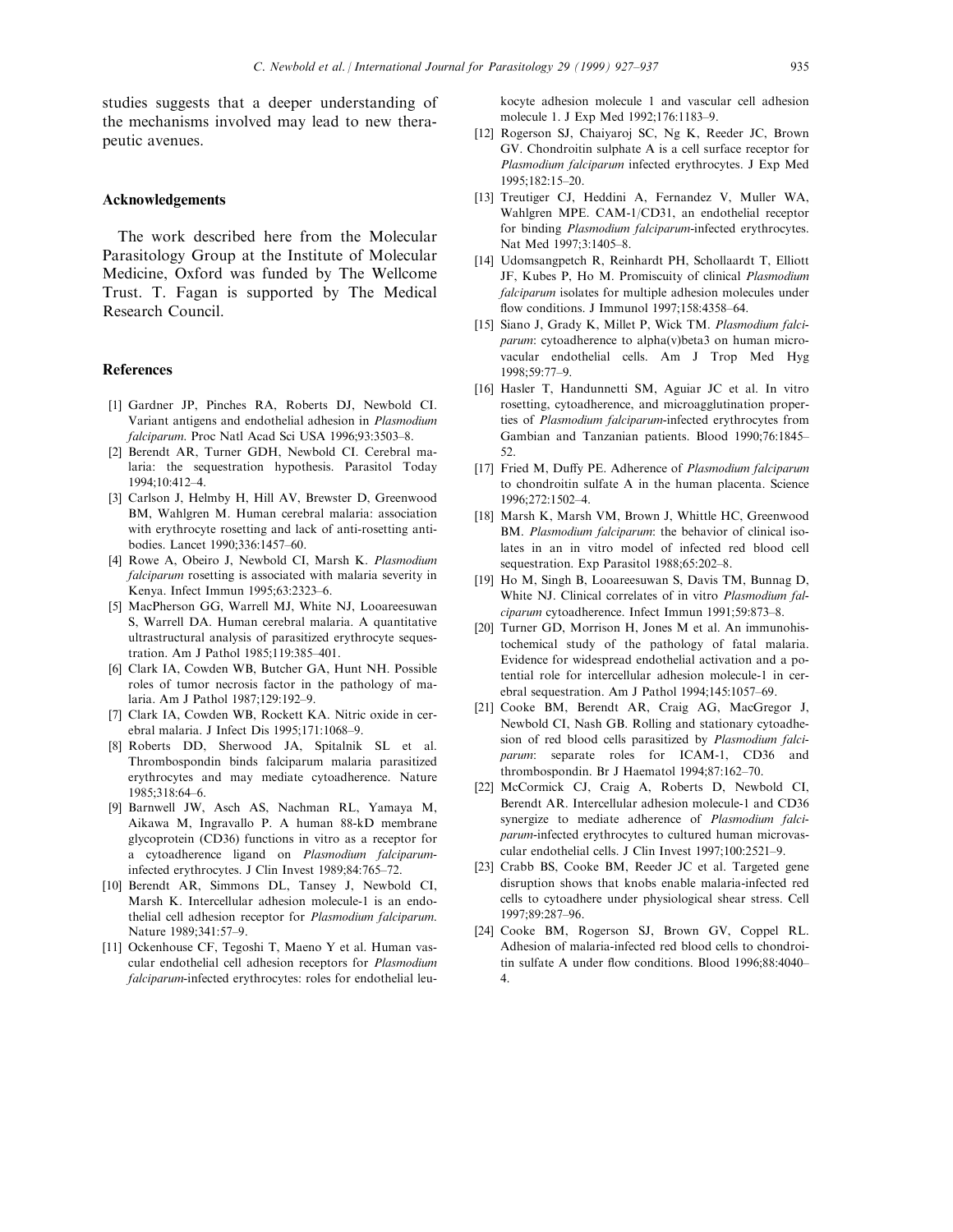- [25] Berendt AR, McDowall A, Craig AG et al. The binding site on ICAM-1 for Plasmodium falciparum-infected erythrocytes overlaps, but is distinct from, the LFA-1 binding site. Cell 1992;68:71-81.
- [26] Ockenhouse CF, Betageri R, Springer TA, Staunton DE. Plasmodium falciparum-infected erythrocytes bind ICAM-1 at a site distinct from LFA-1, Mac-1, and human rhinovirus. Cell 1992;68:63-9 Note: published erratum appears in Cell 1992, 68: following 994.
- [27] Fernandez-Reyes D, Craig AG, Kyes S et al. A high frequency African coding polymorphism in the N-terminal domain of ICAM-1 predisposing to cerebral malaria in Kenya. Human Molecular Genetics 1997;6:1357-60.
- [28] Greve JM, Davis G, Meyer AM et al. The major human rhinovirus receptor is ICAM-1. Cell 1989;56:839-47.
- [29] Craig AG, Berendt AR. The role of ICAM-1 as a receptor for rhinovirus and malaria. Chem Immunol 1991;50:116±34.
- [30] Al-Yaman F, Genton B, Mokela D et al. Human cerebral malaria: lack of significant assocation between erythrocyte rosetting and disease. Trans Roy Soc Med Hyg 1995;89:55-8.
- [31] Reeder JC, Davern KM, Baird JK, Rogerson SJ, Brown GV. The age-specific prevalence of Plasmodium falciparum in migrants to Irian Jaya is not attributable to agglutinating antibody repertoire. Acta Trop 1997;65:163±1673.
- [32] Udomsangpetch R, Todd J, Carlson J, Greenwood BM. The effects of hemoglobin genotype and ABO blood group on the formation of rosettes by Plasmodium falciparum-infected red blood cells. Am J Trop Med Hyg 1993;48:149-53.
- [33] Clough B, Atilola FA, Pasvoi G. The role of rosetting in the multiplication of Plasmodium falciparum: rosette formation neither enhances nor targets parasite invasion into uninfected red cells. Br J Haematol 1998;100:99-104.
- [34] Scholander C, Treutiger CJ, Hultenby K, Wahlgren M. Novel fibrillar structure confers adhesive property to malaria-infected erythrocytes. Nat Med 1996;2:204-8.
- [35] Rowe A, Berendt AR, Marsh K, Newbold CI. Plasmodium falciparum: a family of sulphated glycoconjugates disrupts erythrocyte rosettes. Exp Parasitol 1994;79:506-16.
- [36] Carlson J, Ekre HP, Helmby H, Gysin J, Greenwood BM, Wahlgren M. Disruption of Plasmodium falciparum erythrocyte rosettes by standard heparin and heparin devoid of anticoagulant activity. Am J Trop Med Hyg 1992;46:595±602.
- [37] Rowe JA, Moulds JM, Newbold CI, Miller LH. P. falciparum rosetting mediated by a parasite-variant erythrocyte membrane protein and complement-receptor 1. Nature 1997;388:292-5.
- [38] Leech JH, Aley SB, Miller LH, Howard RJ. Plasmodium falciparum malaria: cytoadherence of infected erythrocytes to endothelial cells and associated changes in the erythrocyte membrane. Prog Clin Biol Res 1984;155:63-77.
- [39] Magowan C, Wollish W, Anderson L, Leech J. Cytoadherence by Plasmodium falciparum-infected erythrocytes is correlated with the expression of a family of variable proteins on infected erythrocytes. J Exp Med 1988;168:1307±20.
- [40] Ockenhouse CF, Klotz FW, Tandon NN, Jamieson GA. Sequestrin, a CD36 recognition protein on Plasmodium falciparum malaria-infected erythrocytes identified by anti-idiotype antibodies. Proc Natl Acad Sci USA 1991;88:3175±9.
- [41] Sherman IW, Crandall I, Smith H. Membrane proteins involved in the adherence of Plasmodium falciparuminfected erythrocytes to the endothelium. Biol Cell 1992;74:161-78.
- [42] Helmby H, Cavelier L, Pettersson U, Wahlgren M. Rosetting Plasmodium falciparum-infected erythrocytes express unique strain-specific antigens on their surface. Infect Immun 1993;61:284-8.
- [43] Udomsangpetch R, Aikawa M, Berzins K, Wahlgren M, Perlmann P. Cytoadherence of knobless Plasmodium falciparum-infected erythrocytes and its inhibition by a human monoclonal antibody (see Comments). Nature 1989;338:763±5.
- [44] Baruch DI, Gormely JA, Ma C, Howard RJ, Pasloske BL. Plasmodium falciparum erythrocyte membrane protein 1 is a parasitized erythrocyte receptor for adherence to CD36, thrombospondin, and intercellular adhesion molecule 1. Proc Natl Acad Sci USA 1996;93:3497±502.
- [45] Gardner JP, Pinches RA, Roberts DJ, Newbold CI. Variant antigens and endothelial receptor adhesion in Plasmodium falciparum. Proc Natl Acad Sci USA 1996;93:3503±8.
- [46] Chaiyaroj SC, Coppel RL, Novakovic S, Brown GV. Multiple ligands for cytoadherence can be present simultaneously on the surface of Plasmodium falciparuminfected erythrocytes. Proc Natl Acad Sci USA 1994;91:10805±8.
- [47] Leech JH, Barnwell JW, Miller LH, Howard RJ. Identification of a strain-specific malarial antigen exposed on the surface of Plasmodium falciparum-infected erythrocytes. J Exp Med 1984;159:1567-75.
- [48] Brown KN, Brown IN. Immunity to malaria: antigenic variation in chronic infections of Plasmodium knowlesi. Nature 1965;208:1286-8.
- [49] Hommel M, David PH, Oligino LD. Surface alterations of erythrocytes in Plasmodium falciparum malaria. Antigenic variation, antigenic diversity, and the role of the spleen. J Exp Med 1983;157:1137-48.
- [50] Marsh K, Otoo L, Hayes RJ, Carson DC, Greenwood BM. Antibodies to blood stage antigens of *Plasmodium* falciparum in rural Gambians and their relation to protection against infection. Trans R Soc Trop Med Hyg 1989;83:293-303.
- [51] Roberts DJ, Craig AG, Berendt AR et al. Rapid switching to multiple antigenic and adhesive phenotypes in malaria (See Comments). Nature 1992;357:689-92.